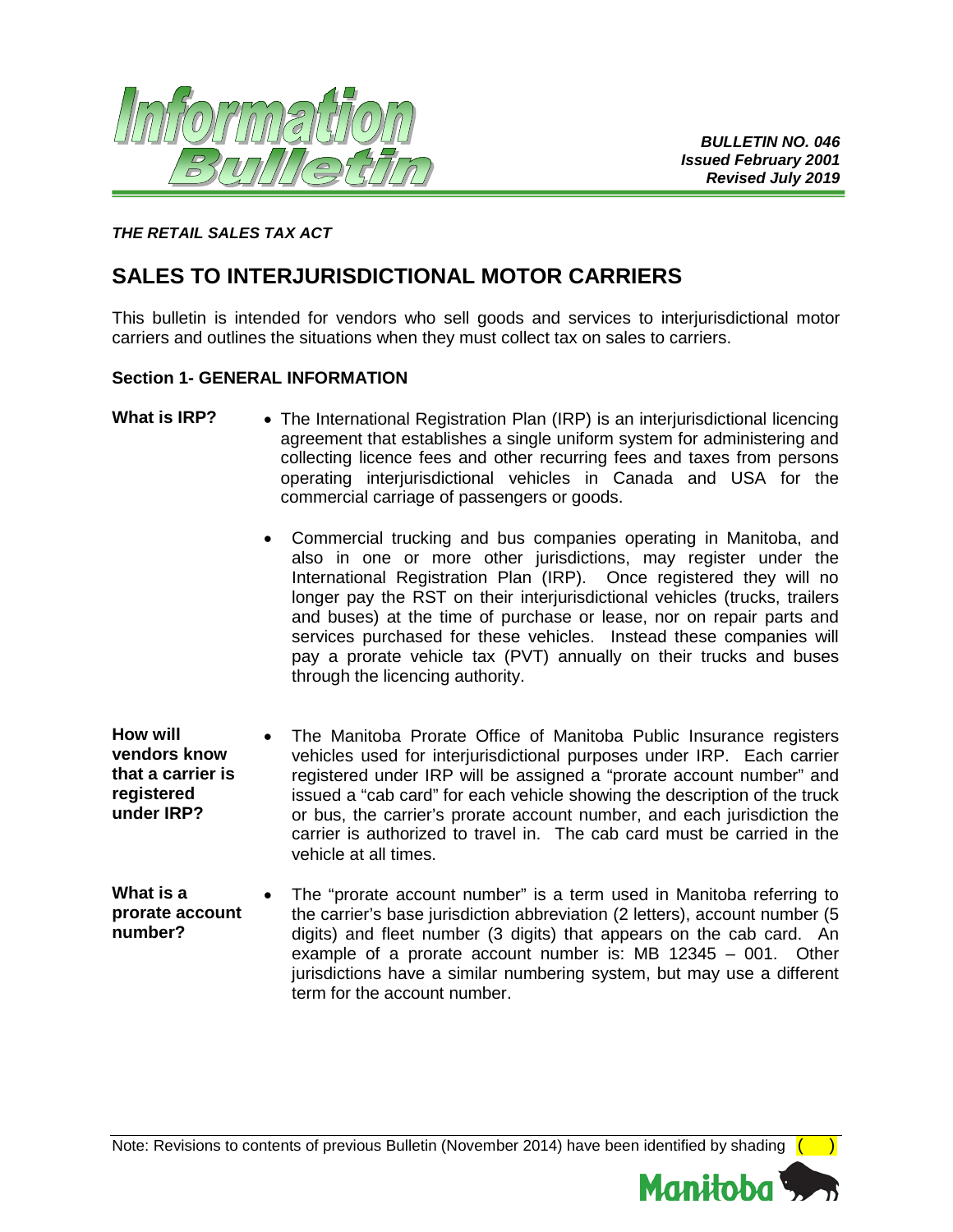# **Section 2 –VEHICLE AND TRAILER SALES AND LEASES**

| How do vendors<br>allow the RST<br>exemption on<br>vehicles?                 | Carriers may purchase or lease trucks, trailers and buses (including<br>optional or extended warranties and maintenance contracts) for<br>interjurisdictional use without paying RST at the time of purchase or on<br>lease payments by quoting their prorate account number to the vendor.<br>The vendor must record this number and the purchaser's name on the<br>purchase invoice or lease contract and retain a copy to substantiate the<br>RST exemption.                                                                                                                                                                                                         |
|------------------------------------------------------------------------------|-------------------------------------------------------------------------------------------------------------------------------------------------------------------------------------------------------------------------------------------------------------------------------------------------------------------------------------------------------------------------------------------------------------------------------------------------------------------------------------------------------------------------------------------------------------------------------------------------------------------------------------------------------------------------|
|                                                                              | A broker-driver operating a vehicle interjurisdictionally under contract to<br>a carrier, may quote the carrier's prorate account number to purchase<br>or lease that vehicle tax exempt.                                                                                                                                                                                                                                                                                                                                                                                                                                                                               |
|                                                                              | • Carriers may also rent a temporary replacement vehicle exempt of tax<br>for a period if:<br>- it is used throughout that period as a replacement for an<br>interjurisdictional vehicle that is being repaired,<br>PVT is paid for the rental period on the interjurisdictional vehicle<br>being repaired, and<br>the replacement vehicle is used only in accordance with the terms of<br>the licence issued for the vehicle being repaired and for the purposes<br>the interjurisdictional vehicle would be used were it not being<br>repaired.<br>The carrier will quote the cab card number of the vehicle being repaired<br>to the dealer to obtain the exemption. |
|                                                                              | <b>Please Note:</b> Vehicles that are purchased/leased and registered for<br>use solely within Manitoba continue to be subject to the 7 per cent RST.<br>In this case vendors shall collect the RST on the full selling price at the<br>time of sale or on the lease payments.                                                                                                                                                                                                                                                                                                                                                                                          |
| <b>Unregistered</b><br>carriers must<br>pay RST                              | Carriers who are not yet registered under IRP (i.e. who do not have a<br>$\bullet$<br>prorate number) and broker-drivers who are not currently under contract<br>with a registered carrier, must pay RST on their purchases of trucks,<br>trailers and buses.                                                                                                                                                                                                                                                                                                                                                                                                           |
|                                                                              | Where the carrier will within 30 days of the purchase date be registering<br>the vehicle for interjurisdictional use, the carrier may apply to the<br>Taxation Division for refund of the RST paid.                                                                                                                                                                                                                                                                                                                                                                                                                                                                     |
| <b>Responsibility</b><br>to ensure<br>proper<br>application of<br><b>RST</b> | Both the vendor and the purchaser share the responsibility to ensure<br>that an item sold without RST is eligible for the exemption, i.e.-                                                                                                                                                                                                                                                                                                                                                                                                                                                                                                                              |
|                                                                              | It is the vendor's responsibility to ensure that the individual or firm is<br>a prorate account registrant and is purchasing the vehicle or repair<br>parts/services for interjurisdictional use. In this respect the vendor<br>may request the purchaser to present proof of registration under IRP<br>(e.g. a cab card).                                                                                                                                                                                                                                                                                                                                              |
|                                                                              | It is the purchaser's responsibility to quote his/her prorate account<br>number to the vendor only when purchasing items tax exempt for<br>eligible purposes.                                                                                                                                                                                                                                                                                                                                                                                                                                                                                                           |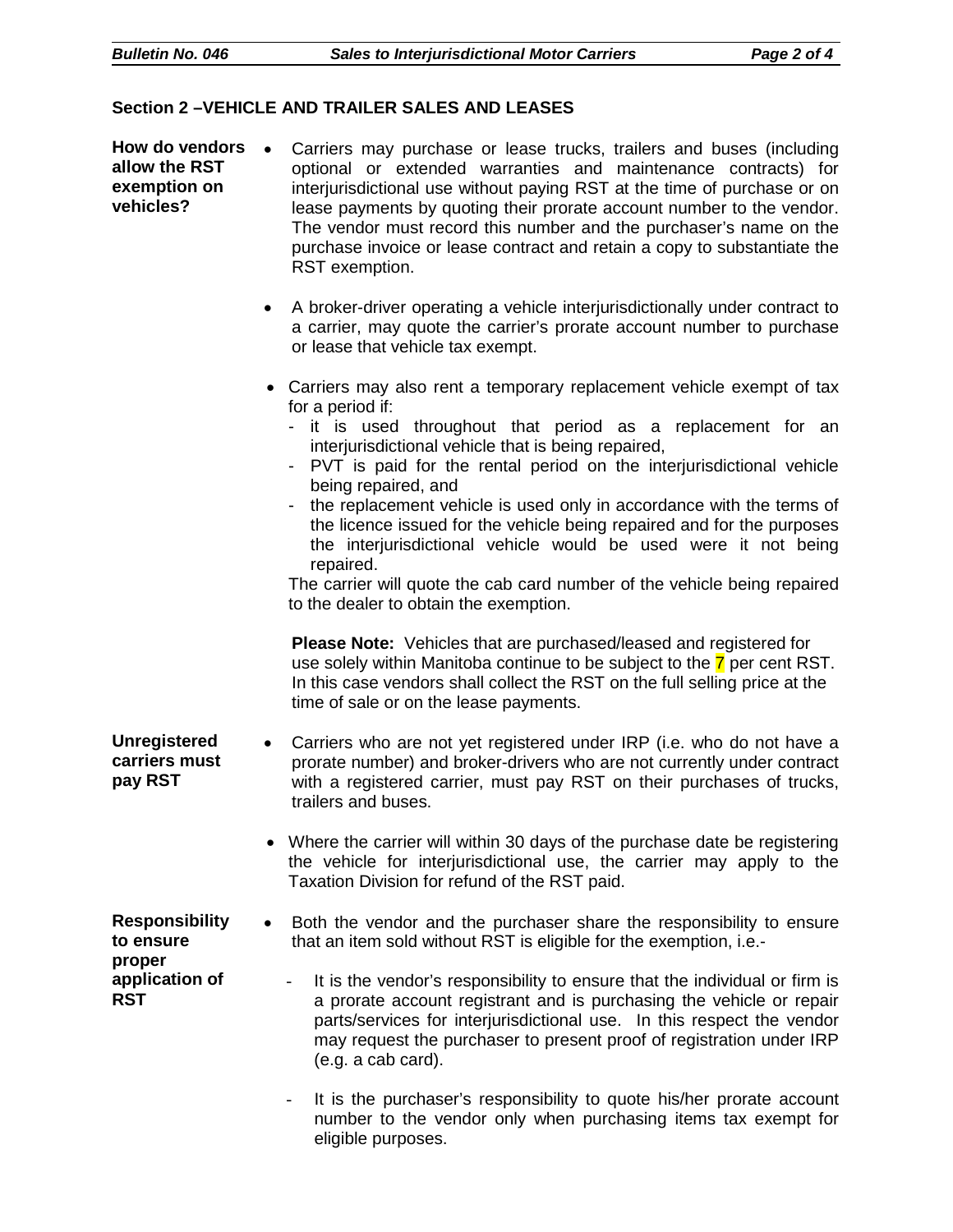#### **Section 3 - PARTS, MAINTENANCE AND REPAIR SALES**

| How do vendors<br>allow the RST<br>exemption on<br>parts and<br>service? | Carriers may purchase repair parts, labour and maintenance services,<br>$\bullet$<br>including washing and cleaning services for interjurisdictional vehicles<br>and trailers without paying RST.<br>To obtain the exemption on repair parts, carriers must quote their<br>prorate account number to the vendor at the time of purchase. The<br>vendor must record this number and the purchaser's name on the<br>invoice and retain a copy to substantiate the RST exemption.<br>In the case of exempt repair or maintenance services to a vehicle,<br>the vendor should also attach a photocopy of the vehicle's cab card<br>to the work order.<br>Please Note: Only repair parts that are designed and manufactured<br>specifically for that type of vehicle or trailer and cannot be used for any<br>other purpose are exempt. General-purpose parts listed under "shop<br>supplies" later in this bulletin are taxable. |
|--------------------------------------------------------------------------|------------------------------------------------------------------------------------------------------------------------------------------------------------------------------------------------------------------------------------------------------------------------------------------------------------------------------------------------------------------------------------------------------------------------------------------------------------------------------------------------------------------------------------------------------------------------------------------------------------------------------------------------------------------------------------------------------------------------------------------------------------------------------------------------------------------------------------------------------------------------------------------------------------------------------|
|                                                                          | Please Note: Repair parts, labour and maintenance services for<br>vehicles and trailers used solely in Manitoba are subject to RST on the<br>total purchase price.                                                                                                                                                                                                                                                                                                                                                                                                                                                                                                                                                                                                                                                                                                                                                           |
| Sales to out of<br>province<br>carriers                                  | Where an out of province carrier requires repair work in Manitoba on<br>his/her interjurisdictional vehicle, the vendor may allow the RST<br>exemption on the charges to the carrier. The vendor must retain a<br>photocopy of the vehicle's cab card and ensure that MB is listed on the<br>cab card as an authorized jurisdiction. Otherwise the vendor must<br>collect the Manitoba RST on the total amount charged.                                                                                                                                                                                                                                                                                                                                                                                                                                                                                                      |
| <b>Purchases by</b><br>broker drivers                                    | A broker-driver who operates a vehicle interjurisdictionally under<br>$\bullet$<br>contract to a carrier, may quote the carrier's prorate account number to<br>make qualifying purchases of repair parts and services tax exempt. The<br>broker driver must pay RST on parts and services at the time of<br>purchase if he/she is currently not under contract with a carrier<br>registered under IRP.                                                                                                                                                                                                                                                                                                                                                                                                                                                                                                                       |
| <b>Taxable</b><br>accessories                                            | Accessories for interjurisdictional vehicles (including installation labour)<br>purchased separately from the vehicle, are subject to RST. The<br>following are examples of some optional accessories that are taxable<br>unless they are included in the purchase price of the vehicle:                                                                                                                                                                                                                                                                                                                                                                                                                                                                                                                                                                                                                                     |
|                                                                          | - Fleet net radios<br>Aerodynamic<br>- Rotating lights<br>equipment<br>including the<br>Seat covers<br>Anti-idling and<br>Telephones<br>antenna<br>speed limiting<br>- Televisions<br>- First aid kits<br>- VCRs<br>devices<br>- Fridges<br>- Microwaves<br>- Winter fronts<br>Bug deflectors<br>and screens<br>- Portable computers<br>- CB radios<br>- Portable generators<br>- Portable positioning<br>Enhanced sound<br>systems<br>systems<br>Facsimile<br>machines                                                                                                                                                                                                                                                                                                                                                                                                                                                      |